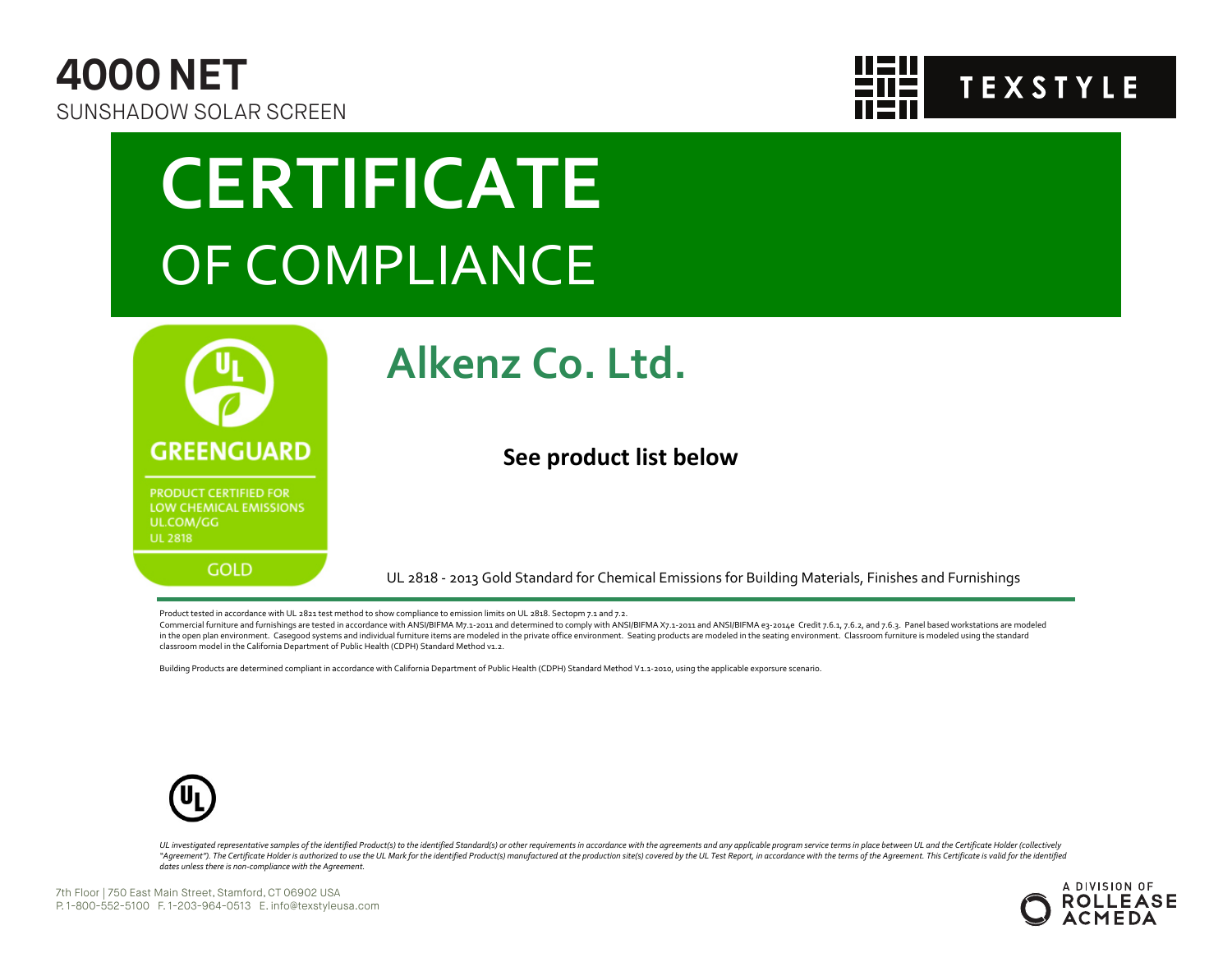



# **CERTIFICATE** OF COMPLIANCE

#### **UL GREENGUARD Certified Products Listing**

| <b>Product Name</b> | <b>Certification</b>                       | <b>Status</b> | <b>Certificate</b><br><b>Number</b> | <b>Certification Period Restrictions</b> |  |
|---------------------|--------------------------------------------|---------------|-------------------------------------|------------------------------------------|--|
|                     |                                            |               |                                     |                                          |  |
| 3000 Net Series     | GREENGUARD Gold Certified Certified        |               | 75168-420                           | 12/22/2011-<br>12/22/2020                |  |
| 3000 RR Series      | GREENGUARD Gold Certified Certified        |               | 75169-420                           | 12/22/2011-<br>12/22/2020                |  |
| 3000 CA Series      | GREENGUARD Gold Certified Certified        |               | 75170-420                           | 12/22/2011-<br>12/22/2020                |  |
| 3000 HT Series      | GREENGUARD Gold Certified Certified        |               | 75171-420                           | 12/22/2011-<br>12/22/2020                |  |
| 4000 P Series       | <b>GREENGUARD Gold Certified Certified</b> |               | 75172-420                           | 12/22/2011-<br>12/22/2020                |  |
| 4000 W Series       | GREENGUARD Gold Certified Certified        |               | 75173-420                           | 12/22/2011-<br>12/22/2020                |  |
| 4000 Q Series       | GREENGUARD Gold Certified Certified        |               | 75174-420                           | 12/22/2011-<br>12/22/2020                |  |
| <b>SS SERIES</b>    | GREENGUARD Gold Certified Certified        |               | 75175-420                           | 12/22/2011-<br>12/22/2020                |  |
| <b>VIEW SERIES</b>  | GREENGUARD Gold Certified Certified        |               | 75176-420                           | 12/22/2011-<br>12/22/2020                |  |
| 2000 NET Series     | <b>GREENGUARD Gold Certified Certified</b> |               | 75177-420                           | 12/22/2011-<br>12/22/2020                |  |
| 4000 L Series       | <b>GREENGUARD Gold Certified Certified</b> |               | 75178-420                           | 12/22/2011-<br>12/22/2020                |  |



UL investigated representative samples of the identified Product(s) to the identified Standard(s) or other requirements in accordance with the agreements and any applicable program service terms in place between UL and the "Agreement"). The Certificate Holder is authorized to use the UL Mark for the identified Product(s) manufactured at the production site(s) covered by the UL Test Report, in accordance with the terms of the Agreement. This *dates unless there is non-compliance with the Agreement.*

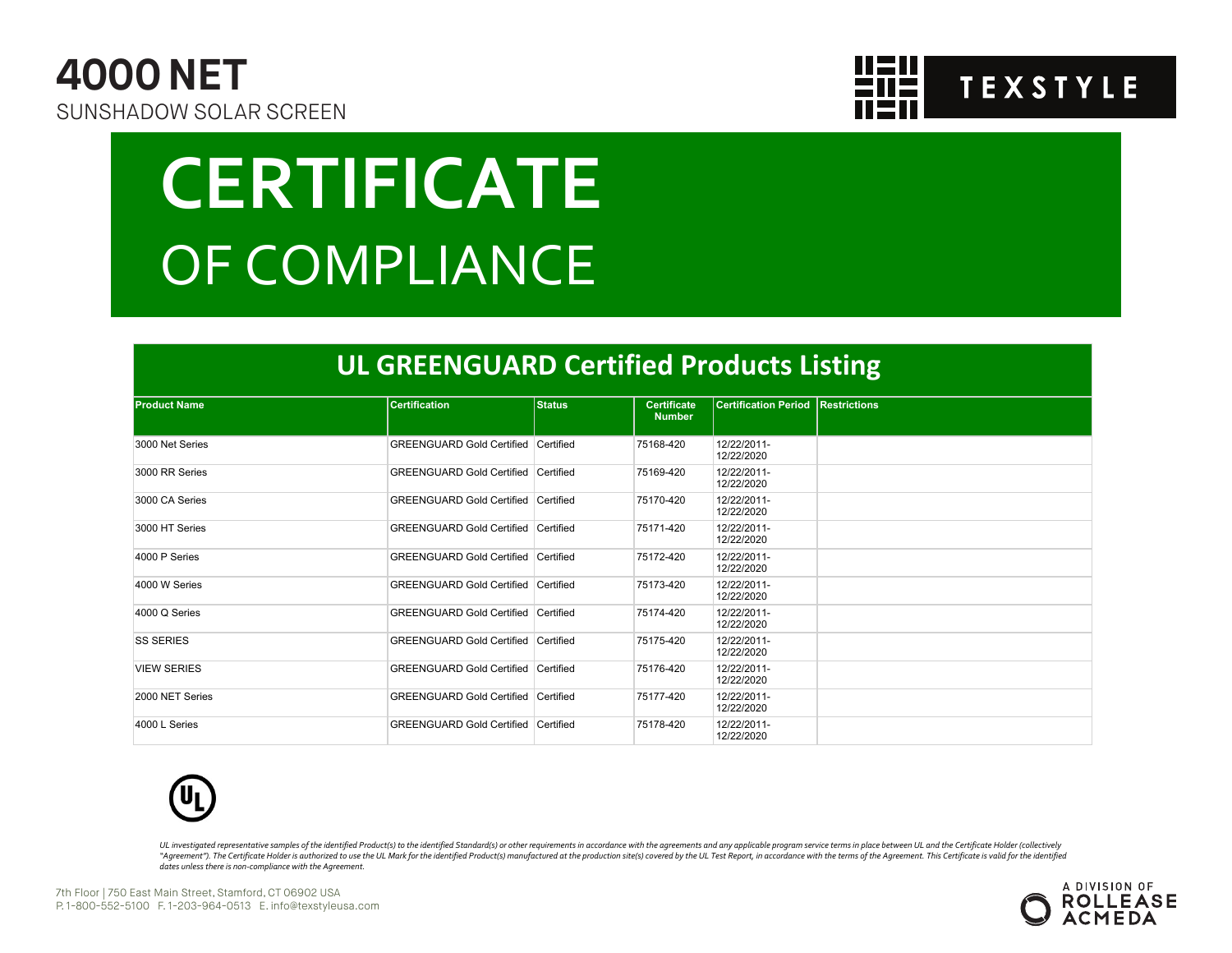### **4000 NET**  SUNSHADOW SOLAR SCREEN



### **CERTIFICATE** OF COMPLIANCE

| 4000 L Series            | <b>GREENGUARD Gold Certified Certified</b> | 75179-420  | 12/22/2011-<br>12/22/2020 |  |
|--------------------------|--------------------------------------------|------------|---------------------------|--|
| 4000 NET Series          | <b>GREENGUARD Gold Certified Certified</b> | 75180-420  | 12/22/2011-<br>12/22/2020 |  |
| 4700 P Series            | <b>GREENGUARD Gold Certified Certified</b> | 75181-420  | 12/22/2011-<br>12/22/2020 |  |
| 4000 T Series            | <b>GREENGUARD Gold Certified Certified</b> | 75182-420  | 12/22/2011-<br>12/22/2020 |  |
| 3000 AT Series           | <b>GREENGUARD Gold Certified Certified</b> | 75197-420  | 12/22/2011-<br>12/22/2020 |  |
| 3000 CF Series           | <b>GREENGUARD Gold Certified Certified</b> | 75198-420  | 12/22/2011-<br>12/22/2020 |  |
| 3000 HS Series           | <b>GREENGUARD Gold Certified Certified</b> | 75573-420  | 04/07/2016-<br>12/22/2020 |  |
| 3000 CD Series           | <b>GREENGUARD Gold Certified Certified</b> | 75574-420  | 04/07/2016-<br>12/22/2020 |  |
| 4400 CM Series           | <b>GREENGUARD Gold Certified Certified</b> | 75575-420  | 04/07/2016-<br>12/22/2020 |  |
| <b>DB DB Series</b>      | <b>GREENGUARD Gold Certified Certified</b> | 75576-420  | 04/07/2016-<br>12/22/2020 |  |
| 3000 NC Series           | <b>GREENGUARD Gold Certified Certified</b> | 75577-420  | 04/07/2016-<br>12/22/2020 |  |
| 3000 NPE Series          | <b>GREENGUARD Gold Certified Certified</b> | 75578-420  | 04/07/2016-<br>12/22/2020 |  |
| 4000 NPE Series          | <b>GREENGUARD Gold Certified Certified</b> | 75579-420  | 04/07/2016-<br>12/22/2020 |  |
| 4000 Opulence(DF) Series | <b>GREENGUARD Gold Certified Certified</b> | 75580-420  | 04/07/2016-<br>12/22/2020 |  |
| 3000 RRT                 | <b>GREENGUARD Gold Certified Certified</b> | 102297-420 | 11/20/2017-<br>12/22/2020 |  |



UL investigated representative samples of the identified Product(s) to the identified Standard(s) or other requirements in accordance with the agreements and any applicable program service terms in place between UL and the "Agreement"). The Certificate Holder is authorized to use the UL Mark for the identified Product(s) manufactured at the production site(s) covered by the UL Test Report, in accordance with the terms of the Agreement. This *dates unless there is non-compliance with the Agreement.*



7th Floor | 750 East Main Street, Stamford, CT 06902 USA P. 1-800-552-5100 F. 1-203-964-0513 E. info@texstyleusa.com